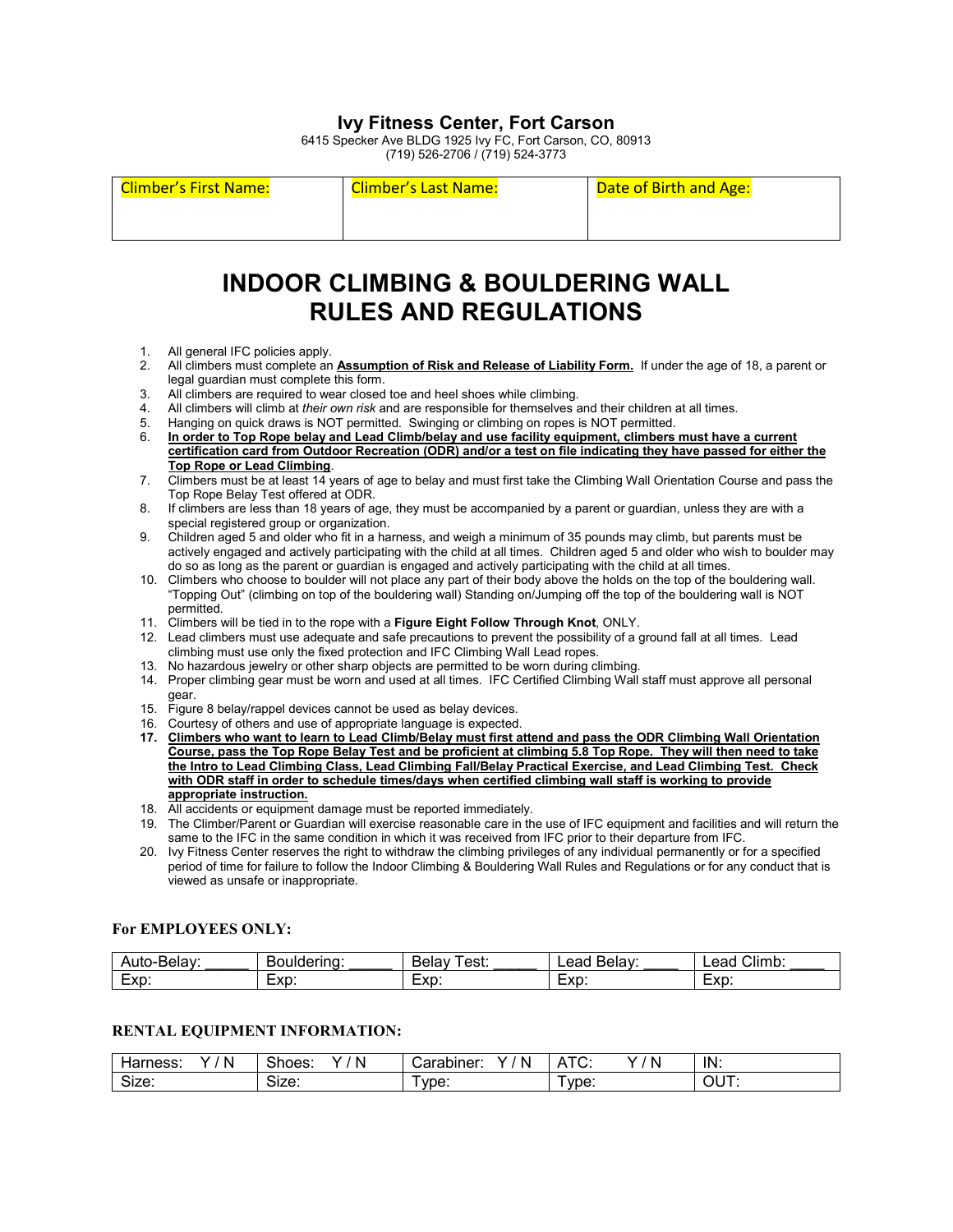### **Ivy Fitness Center, Fort Carson**

6415 Specker Ave BLDG 1925 Ivy FC, Fort Carson, CO, 80913 (719) 526-2706 / (719) 524-3773

# **Auto Belay Orientation – Updated December 2019**

| IFC Indoor Climbing Wall Staff Member: | Date:                       |                        |
|----------------------------------------|-----------------------------|------------------------|
| <b>Climber's First Name:</b>           | <b>Climber's Last Name:</b> | Date of Birth and Age: |

Check:

|                             | Check Auto Belay operation by pulling out a short section and allowing it to retract. If Auto Belay                                                 |              |  |  |
|-----------------------------|-----------------------------------------------------------------------------------------------------------------------------------------------------|--------------|--|--|
|                             | line fails to retract, STOP, do not use that Auto Belay, and contact Staff for assistance.                                                          |              |  |  |
|                             | If the Auto Belay line fails to retract during climbing STOP climbing immediately and request                                                       |              |  |  |
|                             | assistance.                                                                                                                                         |              |  |  |
|                             | Check the climbing harness to ensure correct fit and tightened properly.                                                                            |              |  |  |
|                             | The carabiner from the Auto Belay is opened by rotating the gate's collar and pushing the gate<br>open towards the center (spine) of the carabiner. |              |  |  |
|                             | Attach the carabiner to the correct loop on the harness with the latch facing away from the                                                         |              |  |  |
|                             | climber.                                                                                                                                            |              |  |  |
|                             | Allow the latch to snap shut, ensuring the collar has rotated back and is locked. Ensure that no                                                    |              |  |  |
|                             | clothing, webbing, or other objects are obstructing the gate or latch.                                                                              |              |  |  |
|                             | Double check the carabiner from the Auto Belay line is connected to the designated loop on the                                                      |              |  |  |
|                             | climbing harness and the gate is properly closed.                                                                                                   |              |  |  |
|                             | Double check that the latch is secure.                                                                                                              |              |  |  |
|                             | Ensure the carabiner latch gate is facing away from you, the climber.                                                                               |              |  |  |
|                             | Never climb alongside or above the Auto Belay.                                                                                                      |              |  |  |
|                             | Never start descent from above the Auto Belay.                                                                                                      |              |  |  |
|                             | Prior to descent, ensure you are clipped in, ensure the descent path and landing area are free of                                                   |              |  |  |
|                             | people and obstructions.                                                                                                                            |              |  |  |
|                             | Always descend feet first using feet to fend off obstacles and prepare for landing.                                                                 |              |  |  |
|                             | Never stick your fingers in metal anchors or pull on quickdraws                                                                                     |              |  |  |
| <b>Climber's Signature:</b> |                                                                                                                                                     |              |  |  |
|                             |                                                                                                                                                     |              |  |  |
|                             |                                                                                                                                                     | Pass<br>Fail |  |  |
| <b>IFC Staff Signature:</b> |                                                                                                                                                     |              |  |  |
|                             |                                                                                                                                                     |              |  |  |
|                             |                                                                                                                                                     |              |  |  |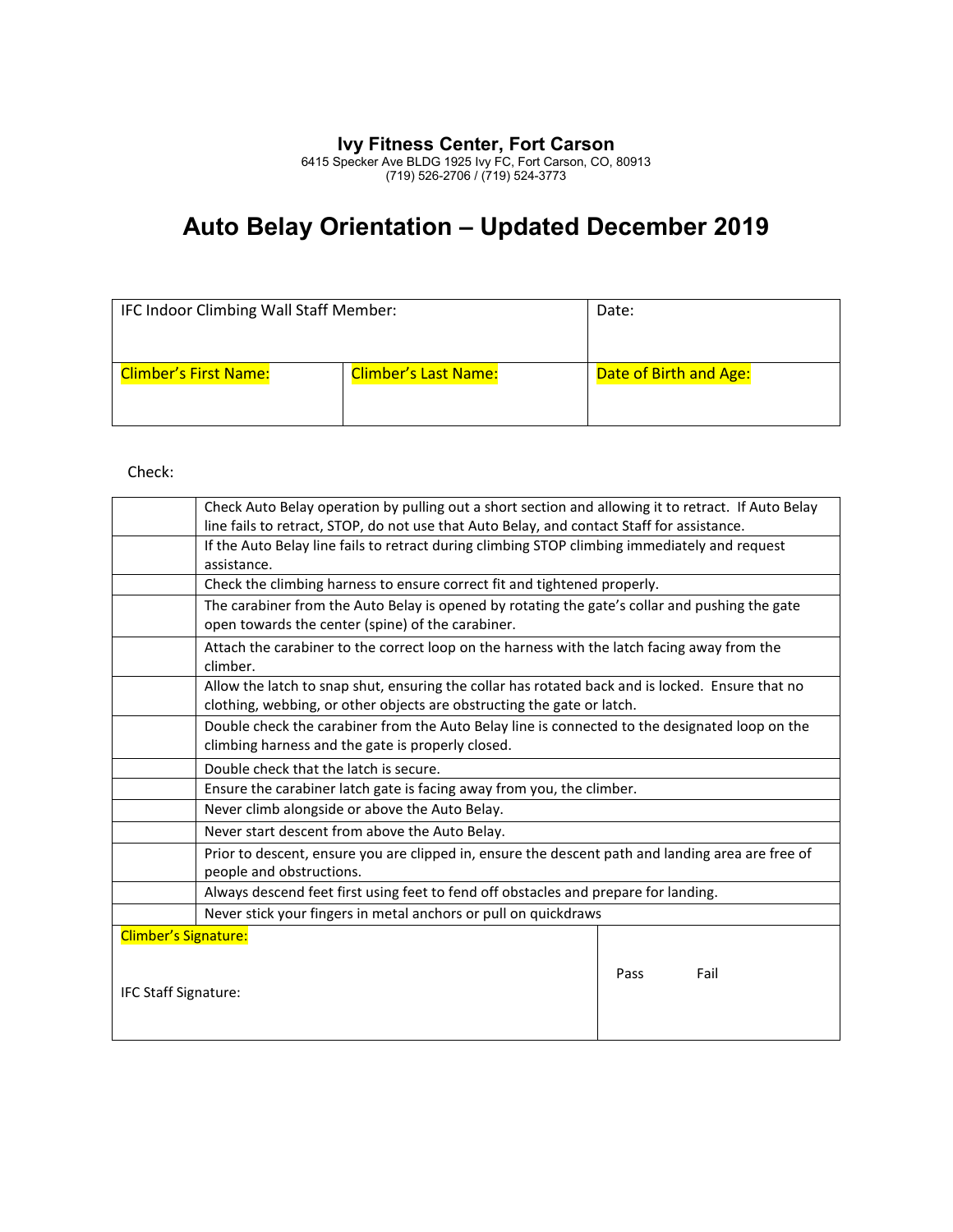### **Ivy Fitness Center, Fort Carson**

6415 Specker Ave BLDG 1925 Ivy FC, Fort Carson, CO, 80913 (719) 526-2706 / (719) 524-3773

### **Participant Agreement**

(Including assumption of risks and agreements of release of liability and indemnity)

This Agreement covers participation in certain indoor wall climbing, bouldering, and related activities offered by the Ivy FC. This agreement affects the legal rights of participants and their families, and should be read carefully. It must be signed by participants eighteen years and older or by a parent or guardian of all minor Participants (those under 18 years of age). The parent or guardian (referred to in this document as "Parent") signs and agrees for himself or herself and on behalf of the minor participant. From this point forward, the term "Participant" will include both adult and minor users of the facility.

In consideration of being allowed to participate in the climbing and other activities offered by the Ivy FC, I, the Participant, and/or the Parent of a minor Participant, understand, acknowledge and agree as follows:

#### **Activities**

Activities offered by the Ivy FC climbing wall include climbing indoors on an artificial wall or boulder, rappelling, "slack lining", fitness classes and activities, indoor games and team building exercises. The wall or walls for climbing or rappelling may reach heights of thirty-six feet. Wall climbers are assisted by means of handholds attached to the walls, and, depending on heights and other circumstances, may be supported in the climb by means of a "belay" – a system of ropes or cable operated automatically or managed by a staff member or other person, including another Participant, at or near the base of the wall and at other points along and above the climbing route. Bouldering activities will not be belayed, spotted or otherwise managed by the Ivy FC, although a climber may choose to be spotted by another Participant. "Slack-lining" involves moving across a rope or cable at heights from six inches to twelve inches off the ground. These activities require moderate to heavy physical exertion and can be physically and emotionally demanding. Participant may not participate in the program if he or she has any medical (mental or physical) condition that might create risks to himself or herself or to other Participants or staff. Participant has no such conditions and Participant, or Parent, if requested to do so, has completed the Ivy FC Medical Form, and has done so truthfully and to the best of his or her knowledge.

#### **Risks**

The risks of the activities of the Ivy FC climbing wall include, include but are not limited to, the following:

1. All manner of injury resulting from falling off the climbing wall or boulder or exiting the boulder by means of a slide; hitting other persons, the wall, holds and other projections (permanent or temporary), mats, the floor or the ground;

2. Rope abrasion, entanglement and other injuries resulting from activities on or near the climbing wall or artificial boulder, including, among others, climbing, belaying, rappelling, lowering on a rope, rescue systems, and other rope uses and techniques;

3. Injuries resulting from falling climbers or dropped items, including, among others, ropes and climbing tools and hardware;

4. Cuts, abrasions and other trauma resulting from contact with other persons, the climbing wall and other structures, and climbing (including ice climbing) tools and hardware;

5. Failure of ropes, slings, harnesses, climbing hardware, belay devices, anchor points, or any part of the climbing wall.

6. Carelessness of staff and other climbers, including while supervising or managing a belay,

7. The fear of heights, close personal contact with other persons, and other fears or phobias;

8. Strains, pulls and other trauma arising from yoga or fitness exercises.

9. Moving about the premises in which the activities are conducted, and use of the facilities, including the gym, locker room, and lounge and entry areas.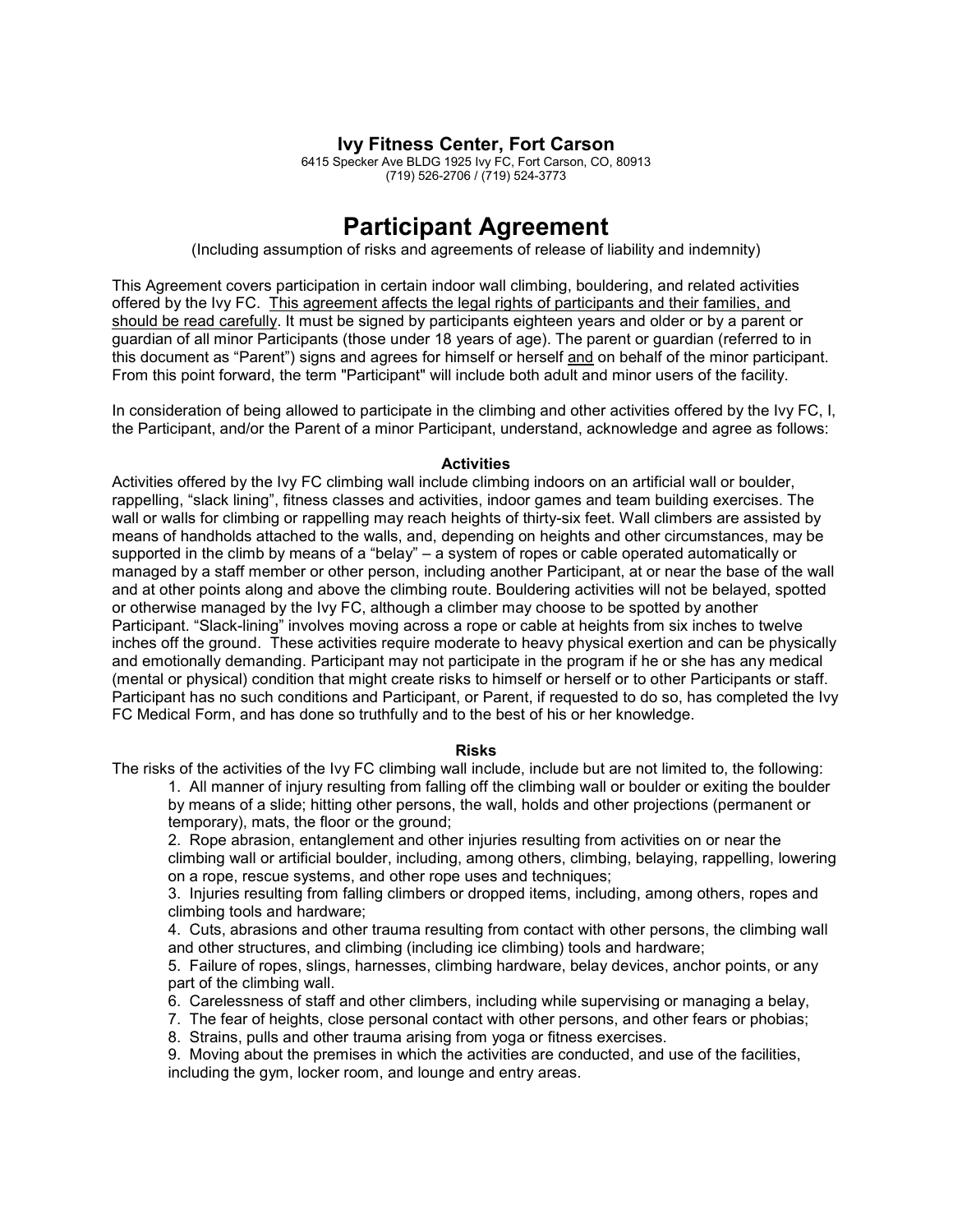10. The Ivy FC may from time to time employ independent contractors to perform certain services in connection with the activities. The Ivy FC is not responsible for the acts or omissions of these contractors.

The above list does not describe all possible risks associated with the activities of the Ivy FC and the list does not limit the extent or scope of the following assumption of risk, release of liability and indemnity. The risks described above, and others, are inherent to the program and its activities -- that is, they cannot be eliminated without destroying the basic nature of the program and reducing its appeal and value.

Participant acknowledges that he or she has read and understands the Safety Policies of the Ivy Fitness Center and agrees to fully comply with those policies. Parent has discussed the rules with the minor participant and the minor agrees to comply.

### **Assumption of Risks**

Participant understand that the risks described above, and others, inherent or not, may result in loss of or damage to property, personal injuries and even death. I nevertheless hereby expressly acknowledge and assume all such risks, inherent and otherwise and whether or not described above, and voluntarily choose to participate in the activity, accepting responsibility for all such risks, and for injuries or other losses which may be encountered.

### **Release of Liability and Indemnity**

I, an adult Participant, or Parent of a minor participant (for myself and on behalf of the minor), hereby agree to release and discharge the Ivy FC, the DFMWR Program, the 4<sup>th</sup> Infantry Division and Fort Carson, the Department of the Army, the government of the United States, and its directors, trustees, agents, employees, officers, volunteers, and contractors (referred to as "Released Parties") from all claims and liabilities in any way arising from or connected with my, or the minor participant's, enrollment or participation in the program or any of its activities, including my, or the minor participant's, presence on the premises of the Ivy FC. I understand that by signing this document, I surrender my rights, and the rights of the minor for whom I sign below, to make a claim or file a lawsuit against the Ivy FC or any other Released Party for personal injury, property damage, wrongful death or otherwise.

If I am an adult participant or Parent of a minor participant I further agree to defend and indemnify, to pay or reimburse damages and costs, including attorneys' fees the Ivy FC and the other Released Parties from any claim associated with my, or the minor participant's, enrollment or participation in an activity of the Ivy FC, whether brought by a co-Participant, member of my, or the minor's, family, a rescuer or any other person, for loss or damage either suffered by me, or the minor, or caused in whole or in part by my, or the minor's, conduct.

These agreements of release liability and indemnity include loss or damage caused or claimed to be caused in whole or in part by the negligence, but not the intentional wrongs or the gross negligence, the Ivy FC or another Released Party.

### **Other including Photo Release**

This agreement will govern participation in the activities of the Ivy FC on the date on which it is signed and thereafter until it is withdrawn by written notice to the Ivy FC. I hereby give my permission and consent to the taking of photographs, videotapes, and other images of me or the minor participant and agree that such images may be published and otherwise used by the Ivy FC for advertising, promotion, publicity, or any other purpose the Ivy FC deem appropriate, without compensation to me or to the minor participant.

If Participant is a minor, the Parent has discussed the terms of this Agreement including the description of activities and risks with the minor who understands them and chooses to participate nevertheless.

The terms of this agreement and any dispute between a Released Party and Participant or Parent will be governed by Federal Tort Claims Act (27 U.S.C. Sections 2671 - 2680), other relevant Federal law, and the relevant substantive laws of the State of Colorado (not including laws which might apply the laws of